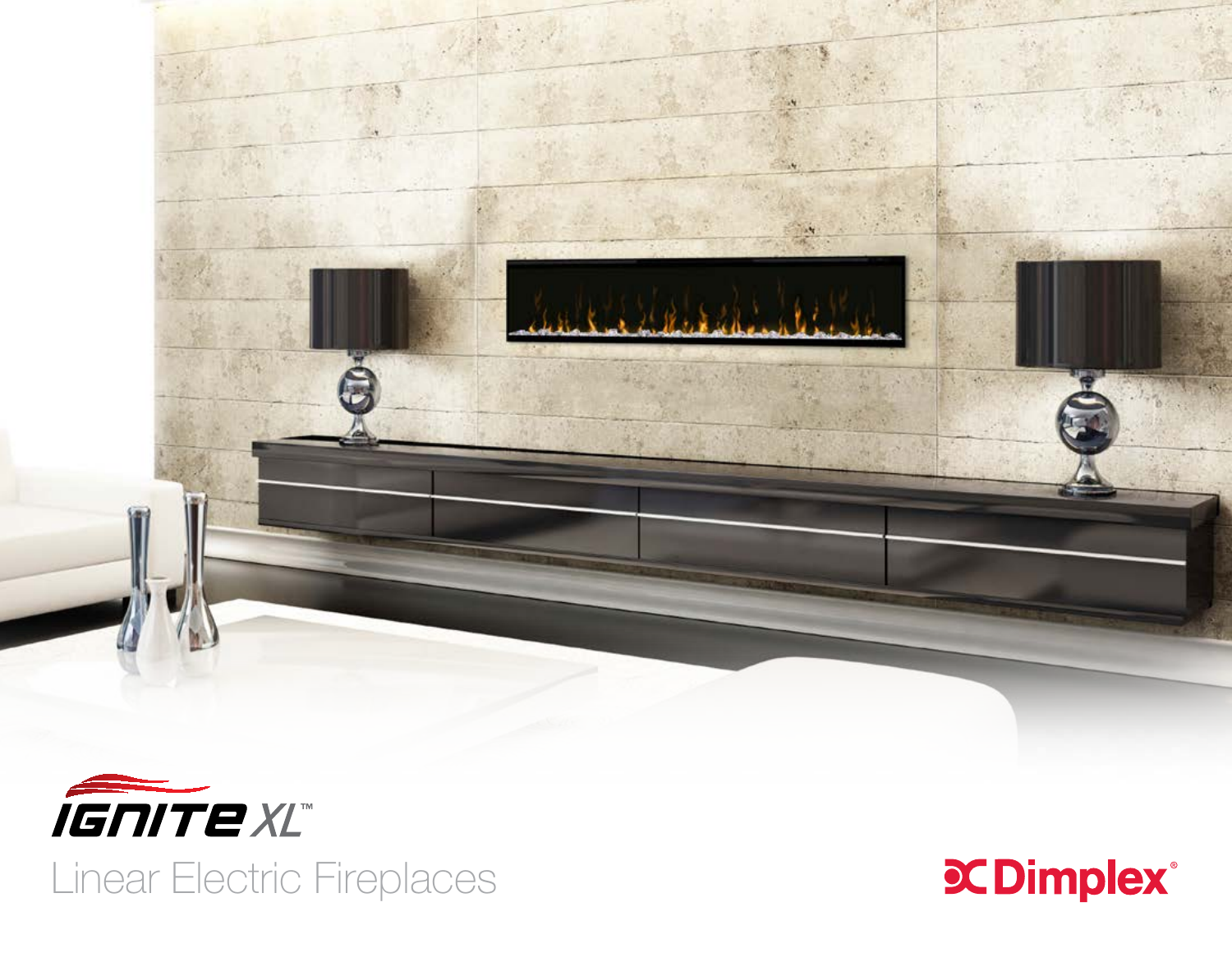

Designed to ignite your passion.

A fireplace instantly changes the look and feel of a room, and there is no better way to make that transformation than with the IgniteXL<sup>™</sup> Linear Electric Fireplace from Dimplex.

IgniteXL stands apart as more lifelike and visually stunning than any other electric fireplace. With new, patented flame technology, IgniteXL captures the charm and ambiance of a real fire.

Edge-to-edge glass offers a flawless panoramic view of the dazzling flames from any angle. At only 5.5 inches deep, and with no chimney or gas line required, IgniteXL is ideal for home or high rise installations.

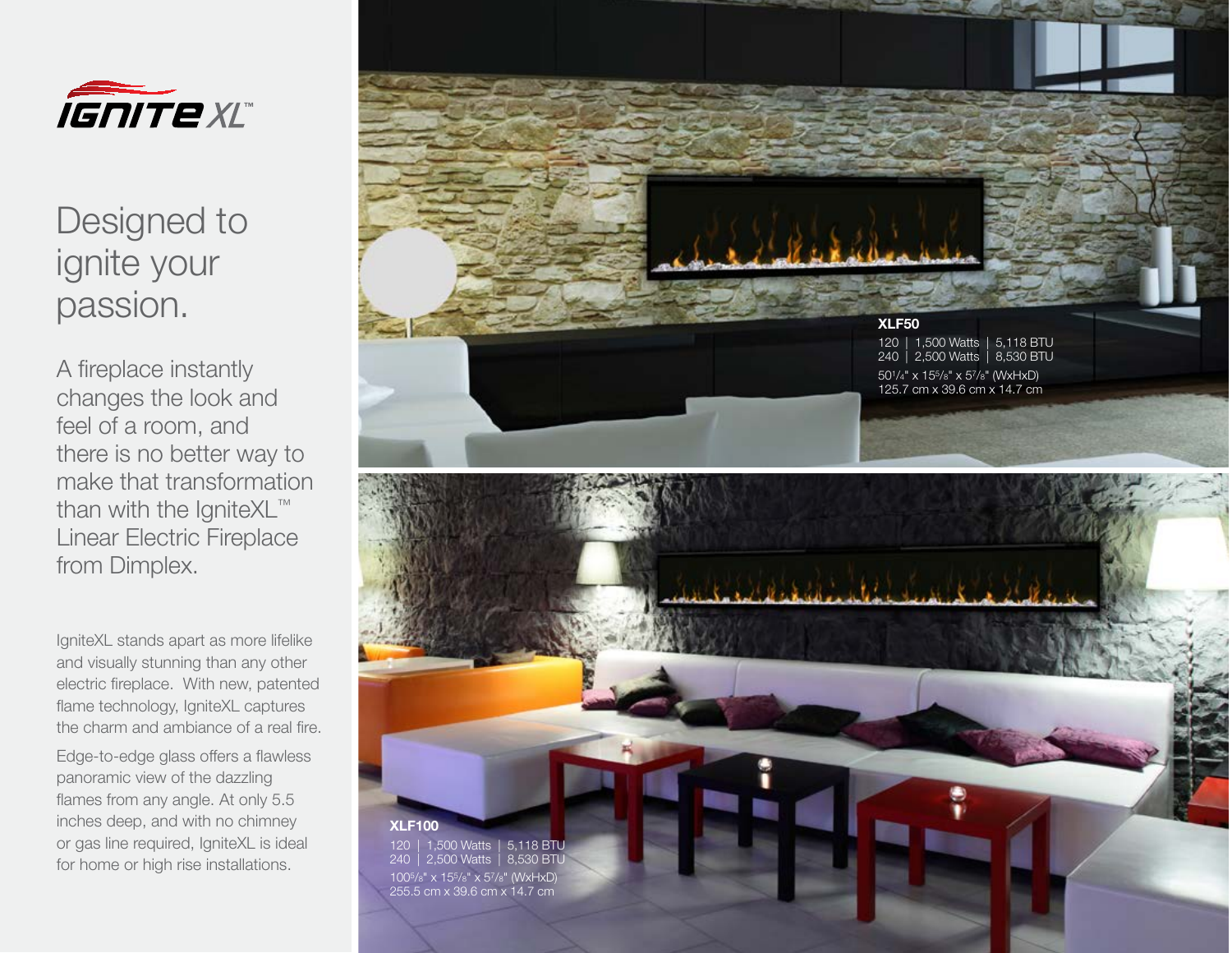

## Features

## Multi-FireXD™ Flame Effect

 $\left(\mathbf{r}\right)$ Vivid flames that are brighter and more lifelike day or night.

#### Less Frame, More Flame  $\sqrt{2}$

Clean front face with minimal trim makes the dazzling flames the focal point.

### **Edgeless Design**

Installs without trim to stone, brick and other solid finish materials; includes trim for drywall and tile surfaces.

#### Comfort\$aver™ Heating System

Safe ceramic heat, plus 11% energy savings, warms up to 1,000 sq. ft.

#### Acrylic Ice Media Bed

 $\left( \mathbf{a} \right)$ Light plays through different size pieces and sparkle in a spectrum of colors.

### Media Accent Colors

Choose from a variety of brilliant color themes or cycle through a range of colors using the custom mode, freezing on the hue of your choice.

### Built-in Touch Controls

Backlit controls are hidden when not in use.

#### Mood-maker Remote

Customize the light color and intensity for a fireplace that reflects your personality.

#### $|\equiv$ Precision Thermostat

Electronic thermostat maintains room temperature within 1/2°C (1°F) for perfect comfort and increased energy efficiency.

## Heat Boost

 $M_{\rm H}$ Quickly warms a room by delivering maximum heat output for a predetermined amount of time.

#### $\propto$ Flush Installation

Fully recessed and direct wired for a seamless installation.

#### Cool-touch Glass

Glass remains cool making it safe for any location and any user.